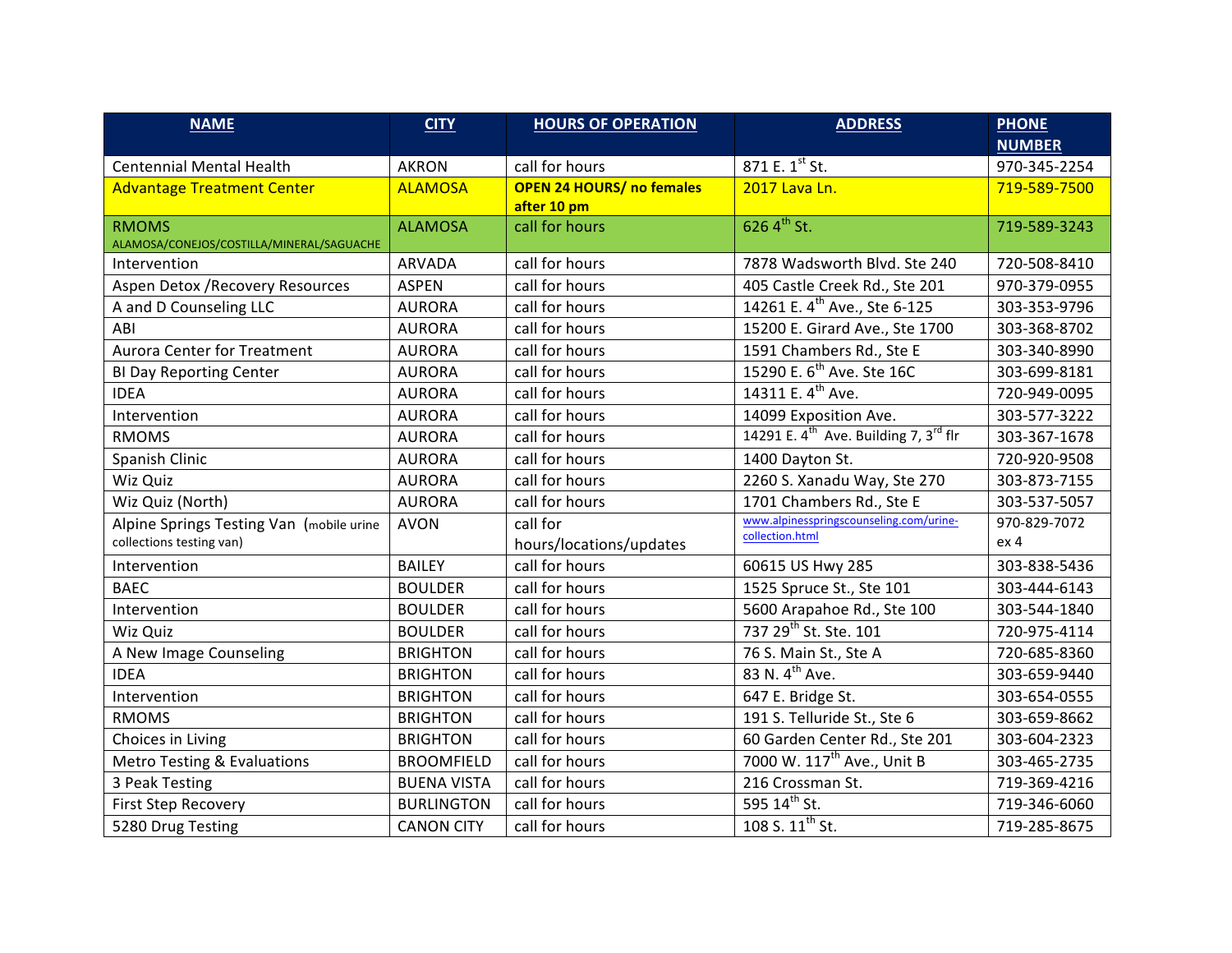| <b>Gateway to Success</b>                          | <b>CANON CITY</b>    | call for hours                 | 109 Latigo Lane, Ste. G                | 719-275-0700 |
|----------------------------------------------------|----------------------|--------------------------------|----------------------------------------|--------------|
| Intervention                                       | <b>CANON CITY</b>    | call for hours                 | 136 Justice Center Rd., Ste 104        | 719-429-3945 |
| Rocky Mountain Behavioral Health                   | <b>CANON CITY</b>    | call for hours                 | 3239 Independence Rd.                  | 719-275-7650 |
| <b>RMOMS</b>                                       | <b>CANON CITY</b>    | call for hours                 | 1032 Royal Gorge Blvd.                 | 719-458-1700 |
| New Paradigm Counseling                            | <b>CASTLE ROCK</b>   | call for hours                 | 757 Maleta Lane, Ste 101               | 720-733-8886 |
| <b>RMOMS</b>                                       | <b>CASTLE ROCK</b>   | call for hours                 | 619 Wilcox St.                         | 303-325-2780 |
| <b>Running Creek Counseling</b>                    | <b>CASTLE ROCK</b>   | call for hours                 | 308 N. Wilcox St., Ste 102             | 303-805-1218 |
| 5820 Drug Testing                                  | <b>CENTENNIAL</b>    | call for hours                 | 6093 S. Quebec St., Ste 103            | 303-719-5371 |
| Intervention                                       | CENTENNIAL           | call for hours                 | 6766 S. Revere Pkwy                    | 303-798-9900 |
| <b>RMOMS</b>                                       | CENTENNIAL           | call for hours                 | 12503 E. Euclid Dr., Ste 90            | 303-858-8550 |
| Wiz Quiz (Saddle Rock Counseling)                  | CENTENNIAL           | call for hours                 | 20971 E. Smoky Hill Rd., Ste 105B      | 303-400-3172 |
| Wiz Quiz                                           | CENTENNIAL           | call for hours                 | 2305 E. Arapahoe Rd., Ste 147          | 303-738-1140 |
| 5280 Drug Testing                                  | <b>CO SPRINGS</b>    | call for hours                 | 724 S. Tejon St., Ste A                | 719-434-2017 |
| A Turning Point                                    | <b>CO SPRINGS</b>    | call for hours                 | 5160 N. Union Blvd                     | 719-550-1011 |
| A Turning Point                                    | <b>CO SPRINGS</b>    | call for hours                 | 1221 Lake Plaza Dr.                    | 719-309-6396 |
| Adult/Youth Counseling                             | <b>CO SPRINGS</b>    | call for hours                 | 3919 Palmer Park Blvd., Ste 3          | 719-442-1779 |
| <b>Colorado Health Services</b>                    | <b>CO SPRINGS</b>    | call for hours                 | 327 E. Pikes Peak Ave.                 | 719-633-6565 |
| <b>RMOMS</b>                                       | <b>CO SPRINGS</b>    | call for hours                 | 888 W. Garden of the Gods Rd., Ste 150 | 719-219-0062 |
| <b>Urban Laboratories LLC</b>                      | <b>CO SPRINGS</b>    | call for hours                 | 429 E. Platte Ave.                     | 719-339-3344 |
| <b>Genesis Counseling</b>                          | <b>COMMERCE CITY</b> | call for hours                 | 4545 E. 60 <sup>th</sup> Ave., Ste 150 | 303-288-0040 |
| La Trenza Counseling                               | <b>COMMERCE CITY</b> | call for hours                 | 6332 E. 72 <sup>nd</sup> Ave.          | 303-287-4106 |
| <b>Compliance Drug &amp; Alcohol</b>               | <b>CORTEZ</b>        | call for hours                 | 1011 N. Mildred Rd.                    | 970-565-9515 |
| DOLORES/MOCTEZUMA COUNTIES                         |                      |                                |                                        |              |
| <b>Cortez Addiction Recovery Services</b>          | <b>CORTEZ</b>        | call for hours                 | 35 N. Ash St.                          | 970-565-4109 |
| <b>RMOMS</b>                                       | <b>CORTEZ</b>        | call for hours                 | 215 N. Linden Ave., Ste E              | 970-565-9667 |
| <b>Correctional Alternative Placement Services</b> | <b>CRAIG</b>         | call for hours (not in Sentry) | 445 Ranney St.                         | 970-824-8166 |
| (CAPS)                                             |                      |                                |                                        |              |
| The Place I Go                                     | <b>DELTA</b>         | call for hours                 | 104 Meeker St.                         | 970-216-1983 |
| 5280 Drug Testing                                  | <b>DENVER</b>        | call for hours                 | 6093 S. Quebec St., Ste 103            | 303-719-5371 |
| A and D Counseling LLC                             | <b>DENVER</b>        | call for hours                 | 6240 Federal Blvd                      | 720-485-5039 |
| ABI                                                | <b>DENVER</b>        | call for hours                 | 1602 S. Parker Rd., Ste 110            | 303-368-8702 |
| <b>Acacia Counseling</b>                           | <b>DENVER</b>        | call for hours                 | 190 E. 9 <sup>th</sup> Ave., Ste 150   | 303-861-9378 |
| Advantage Treatment Center                         | <b>DENVER</b>        | call for hours                 | 2425 S. Broadway Blvd.                 | 303-727-8881 |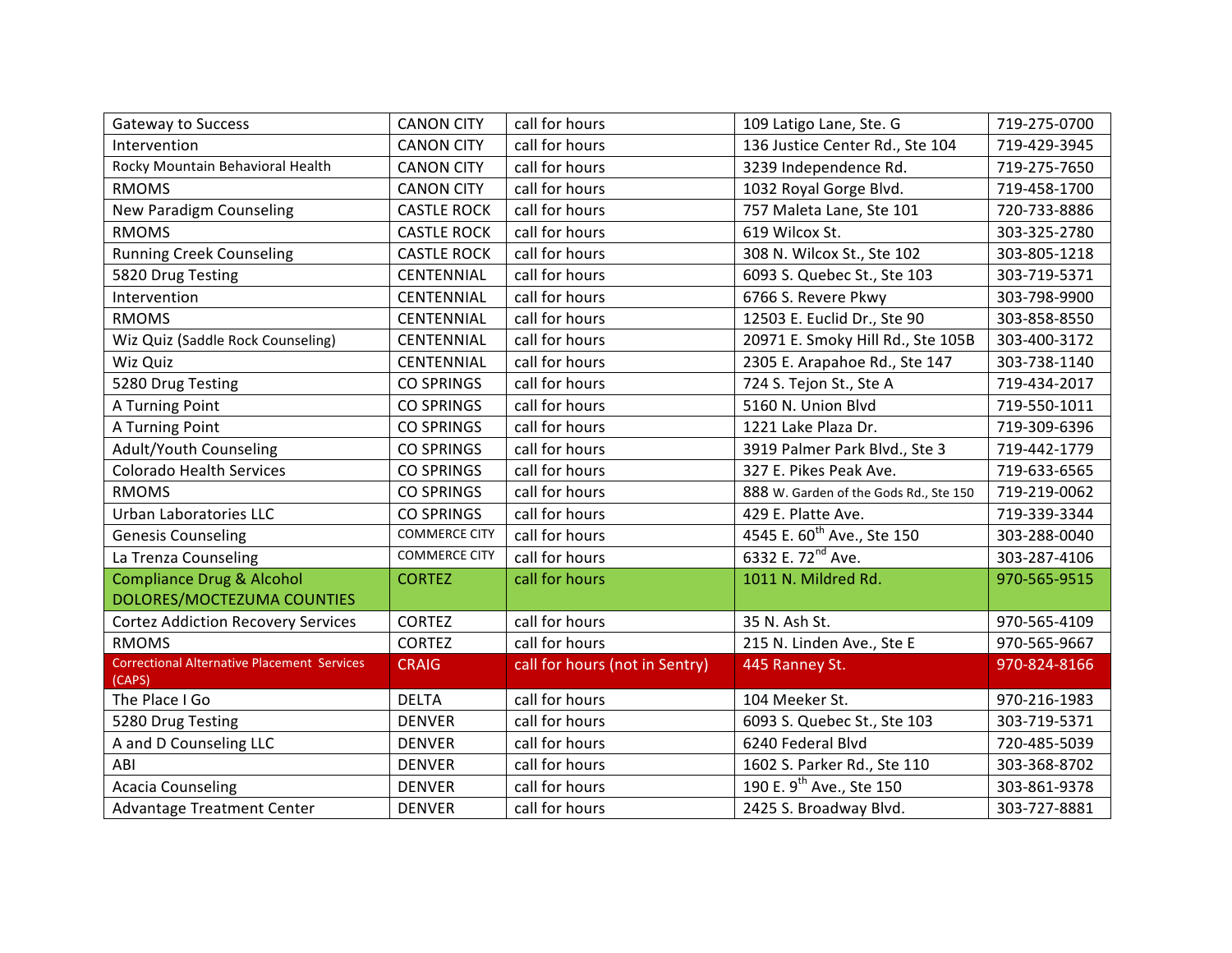| <b>BI DRC (Day Reporting Center/GEO)</b>   | <b>DENVER</b>       | <b>MON/SUN 8:00 AM - 8:00 PM</b> | 1359 Court Place                        | 303-832-1144    |
|--------------------------------------------|---------------------|----------------------------------|-----------------------------------------|-----------------|
| <b>Re-Entry Services)</b>                  |                     |                                  |                                         |                 |
| <b>Broadway Counseling Services</b>        | <b>DENVER</b>       | call for hours                   | 701 S. Logan St., Ste 105               | 303-733-8784    |
| <b>CADREC</b>                              | <b>DENVER</b>       | call for hours                   | 3315 Gilpin St.                         | 303-295-2521    |
| Choices in Living                          | <b>DENVER</b>       | call for hours                   | 2200 S. Federal Blvd., Ste 2            | 303-937-7696    |
| <b>Convenient Compliance</b>               | <b>DENVER/METRO</b> | <b>MON/SUN 8:00 AM - 8:00 PM</b> | <b>MOBILE SERVICE</b>                   | 720-775-5398    |
| <b>Diversity Counseling</b>                | <b>DENVER</b>       | call for hours                   | 3840 York St., Ste 101                  | 303-296-2350    |
| <b>Healing Life Pains</b>                  | <b>DENVER</b>       | call for hours                   | 2515 California St.                     | 720-275-3383    |
| <b>Heritage Outpatient</b>                 | <b>DENVER</b>       | call for hours                   | 1602 S. Park Rd., Ste 214               | 720-748-0523    |
| <b>Ideas Directed at Eliminating Abuse</b> | <b>DENVER</b>       | call for hours                   | 2371 Alameda Ave., Ste 8                | 303-477-8280    |
| (IDEA)                                     |                     |                                  |                                         |                 |
| Independence House (South)                 | <b>DENVER</b>       | call for hours                   | 2425 S. Broadway Blvd.                  | 303-727-8881    |
| Integrity                                  | <b>DENVER</b>       | call or hours                    | 1730 Blake St., Ste 310                 | 303-298-1655    |
| Life Recovery Center                       | <b>DENVER</b>       | call for hours                   | 1660 S. Albion St., Ste 309             | 720-507-3841    |
| Mile High Behavioral Health                | <b>DENVER</b>       | call for hours                   | 4242 Delaware St.                       | 303-825-8113    |
| Park Hill Counseling                       | <b>DENVER</b>       | call for hours                   | 2700 W. Evans Ave., Ste 150             | 720-532-5787    |
| <b>RMOMS</b>                               | <b>DENVER</b>       | call for hours                   | 745 Sherman St., Ste 100                | 303-825-3061    |
| <b>RMOMS</b>                               | <b>DENVER</b>       | call for hours                   | 2425 S. Colorado Blvd., Ste 270         | 303-789-9800    |
| Spanish Clinic                             | <b>DENVER</b>       | call for hours                   | 4200 Morrison Rd., Ste 8                | 303-934-3040    |
| Spanish Clinic                             | <b>DENVER</b>       | call for hours                   | 12445 E. 39 <sup>th</sup> Ave., Ste 207 | 720-335-6651    |
| <b>Turning Point</b>                       | <b>DENVER</b>       | call for hours                   | 6825 E. Tennessee Ave., Ste 112         | 303-780-0170    |
| <b>Transition and Recovery</b>             | <b>DENVER</b>       | call for hours                   | 1181 S. Parker Rd., Ste 104             | 303-750-0614    |
| <b>Compliance Drug Testing</b>             | <b>DURANGO</b>      | call for hours                   | 450 S. Camino Del Rio Rd., Ste          | 970-382-9206    |
| DOLORES/MOCTEZUMA COUNTIES                 |                     |                                  | 105                                     |                 |
| Detox Center                               | <b>DURANGO</b>      | call for hours                   | 1125 Three Springs Blvd                 | 970-259-8732    |
| <b>Hilltop House</b>                       | <b>DURANGO</b>      | call for hours                   | 1050 Avenida Del Sol                    | 970-247-1342    |
| Mobile Jo (mobile collections)             | <b>DURANGO</b>      | call for hours                   | 862 Main Ave., Ste 212                  | 970-749-4141    |
| <b>RMOMS</b>                               | <b>DURANGO</b>      | call for hours                   | 101 W. 11 <sup>th</sup> St., Ste 106    | 970-259-7012    |
| B1                                         | <b>EAGLE</b>        | call for hours                   | 50 Chambers Ave., Ste M                 | 970-328-4530    |
| Alpine Springs Testing Van                 | <b>EAGLE</b>        | call for                         | www.alpinespringscounseling.com/urine-  | 970-829-7072    |
| (mobile urine testing van)                 |                     | hours/locations/updates          | collection.html                         | ex <sub>4</sub> |
| <b>Centennial Mental Health Center</b>     | <b>ELIZABETH</b>    | call for hours                   | 650 E. Walnut St.                       | 303-646-4519    |
| <b>Broadway Counseling</b>                 | <b>ENGLEWOOD</b>    | call for hours                   | 3671 S. Huron St., Ste 301              | 720-242-7124    |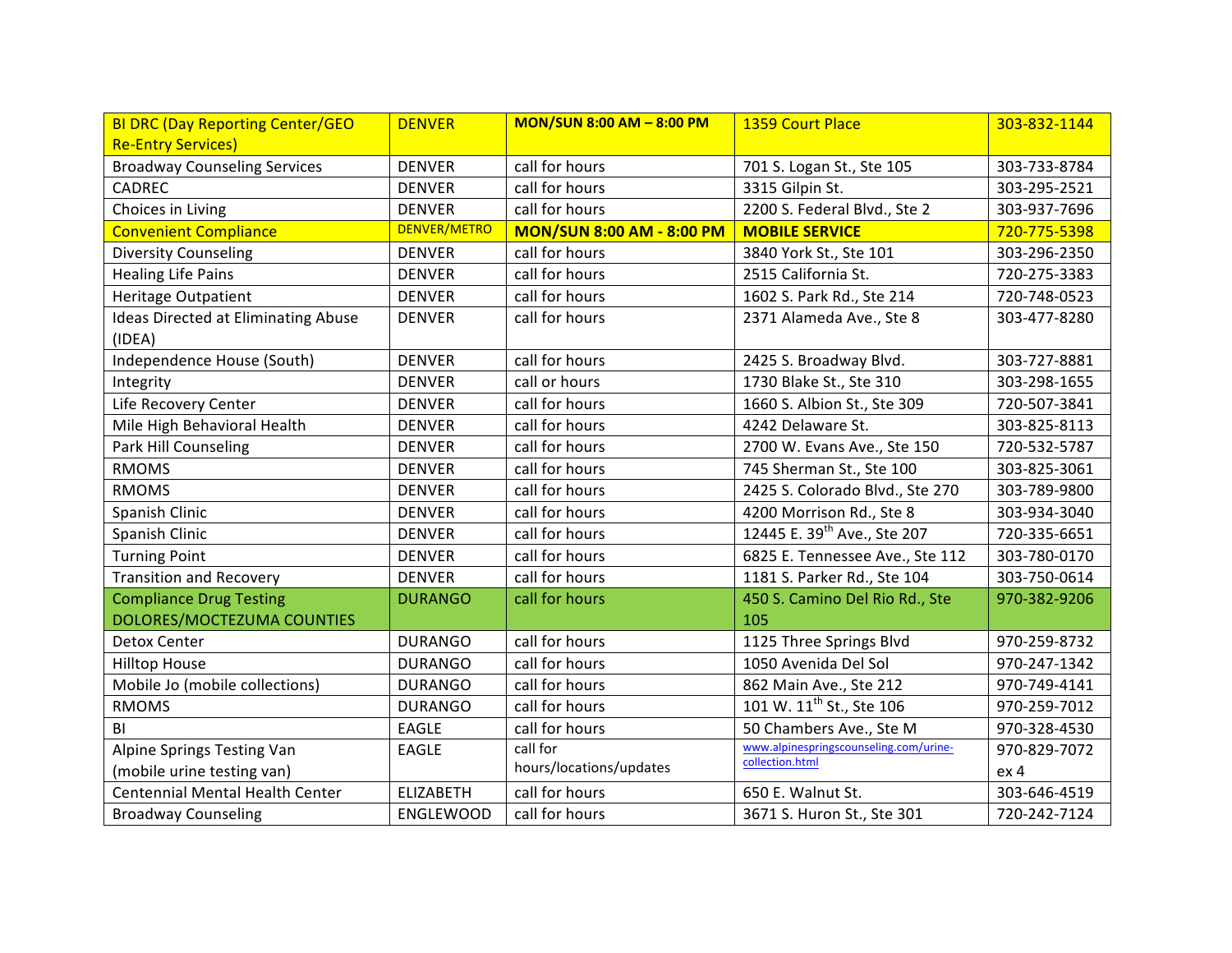| Counseling Center of the Rockies            | <b>ENGLEWOOD</b>      | call for hours                  | 4195 S. Broadway Blvd.           | 303-806-0933              |
|---------------------------------------------|-----------------------|---------------------------------|----------------------------------|---------------------------|
| <b>RMOMS</b>                                | <b>ENGLEWOOD</b>      | call for hours                  | 2425 S. Colorado Blvd, Ste 270   | 303-789-9800              |
| The Counseling Place                        | <b>ESTES PARK</b>     | call for hours                  | 517 Big Thompson Ave., Ste 120   | 970-586-6400              |
| Recovery Abuse Program                      | <b>ESTES PARK</b>     | call for hours                  | 1160 Woodstock Dr., Ste B        | 970-215-2078              |
| <b>KCG Drug Alcohol Solution</b>            | EVERGREEN             | call for hours                  | 28577 Buffalo Park Rd., Ste 110  | 303-670-2269              |
| <b>ACGS Alcohol Counseling Guidance Svs</b> | FT. COLLINS           | call for hours                  | 1136 E. Stuart St., Ste 2060     | 970-221-3425              |
| A New Perspective                           | FT. COLLINS           | call for hours                  | 1004 McHugh St.                  | 970-419-1100              |
| <b>Fastest Labs</b>                         | FT. COLLINS           | call for hours                  | 1040 E. Elizabeth St., Ste 102   | 970-682-2524              |
| <b>Larimer County Day Reporting Center</b>  | <b>FT. COLLINS</b>    | Mon/Sun 11:00 am - 8:00 pm      | 2255 Midpoint Drive              | 970-498-7509              |
| <b>RMOMS</b>                                | FT. COLLINS           | call for hours                  | 3000 S. College Ave., Ste 104    | 970-206-9342              |
| <b>Summit Stone Health Partners</b>         | FT. COLLINS           | call for hours                  | 114 Bristlecone Dr.              | 970-494-4200              |
| <b>Turning Point</b>                        | FT. COLLINS           | call for hours                  | 1644 S. College St.              | 970-221-0550              |
| <b>UABACO</b>                               | <b>FT. COLLINS</b>    | Mon/Sun 11:00 am - midnight     | 116 W. Harvard St., Ste 3        | 970-292-8882              |
| Done on Time Drug & Alcohol Testing         | FT. LUPTON            | call for hours                  | 721 4 <sup>th</sup> St., Ste E   | 303-502-3241              |
| <b>ABC Counseling Center</b>                | FT. MORGAN            | call for hours                  | 607 Maple St.                    | 970-867-2125              |
| <b>Advantage Treatment Center</b>           | FT. MORGAN            | call for hours                  | 219 E. Railroad Ave.             | 970-867-2086              |
| Centennial Mental Health Ft. Morgan         | FT. MORGAN            | call for hours                  | 821 E. Railroad Ave.             | 970-867-4924<br><b>x6</b> |
| <b>RMOMS</b>                                | FT. MORGAN            | call for hours                  | 614 Grant St.                    | 970-370-2625              |
| New Hope Counseling Center                  | <b>FREDERICK</b>      | call for hours                  | 142 6 <sup>th</sup> St., Ste 3   | 303-833-0840              |
| <b>GEO Group (Day Reporting Center)</b>     | <b>FRISCO</b>         | call for hours                  | 699 N. Summit Blvd., Ste K       | 970-668-9900              |
| <b>SUMMIT COUNTY</b>                        |                       |                                 |                                  |                           |
| Alpine Springs Testing Van (mobile urine    | <b>GLENWOOD SPNGS</b> | call for                        | www.alpinespringscouseling.com   | 970-945-8323              |
| collections testing van)                    |                       | hours/locations/updates         |                                  | x3                        |
| MCC Drug & Alcohol Screening                | <b>GLENWOOD SPNGS</b> | call for hours (use Quest labs) | 2001 Blake Ave., Ste 2D          | 970-945-7772              |
| Intervention                                | <b>GOLDEN</b>         | call for hours                  | 17720 S. Golden Rd.              | 303-278-9600              |
| Intervention                                | <b>GRAND JUNCTION</b> | call for hours                  | 150 W. Main St., Ste D           | 970-257-9000              |
| Mesa County Day Reporting Center/PTS        | <b>GRAND JUNCTION</b> | call for hours                  | 636 South Avenue                 | 970-244-3344              |
| MCC Drug & Alcohol Screening                | <b>GRAND JUNCTION</b> | call for hours                  | 1330 N. 12th St.                 | 970-256-7772              |
| <b>RMOMS</b>                                | <b>GRAND JUNCTION</b> | call for hours                  | 2526 Patterson Rd., Ste 201      | 970-245-5119              |
| BI Day Reporting Center (GEO Group)         | <b>GREELEY</b>        | call for hours                  | 810 9 <sup>th</sup> St., Ste 100 | 970-395-0333              |
| <b>ICCS</b>                                 | <b>GREELEY</b>        | <b>OPEN 24 HOURS</b>            | 1101 H St.                       | 970-584-2520              |
| Intervention                                | <b>GREELEY</b>        | call for hours                  | 920 11 <sup>th</sup> Ave.        | 970-584-2500              |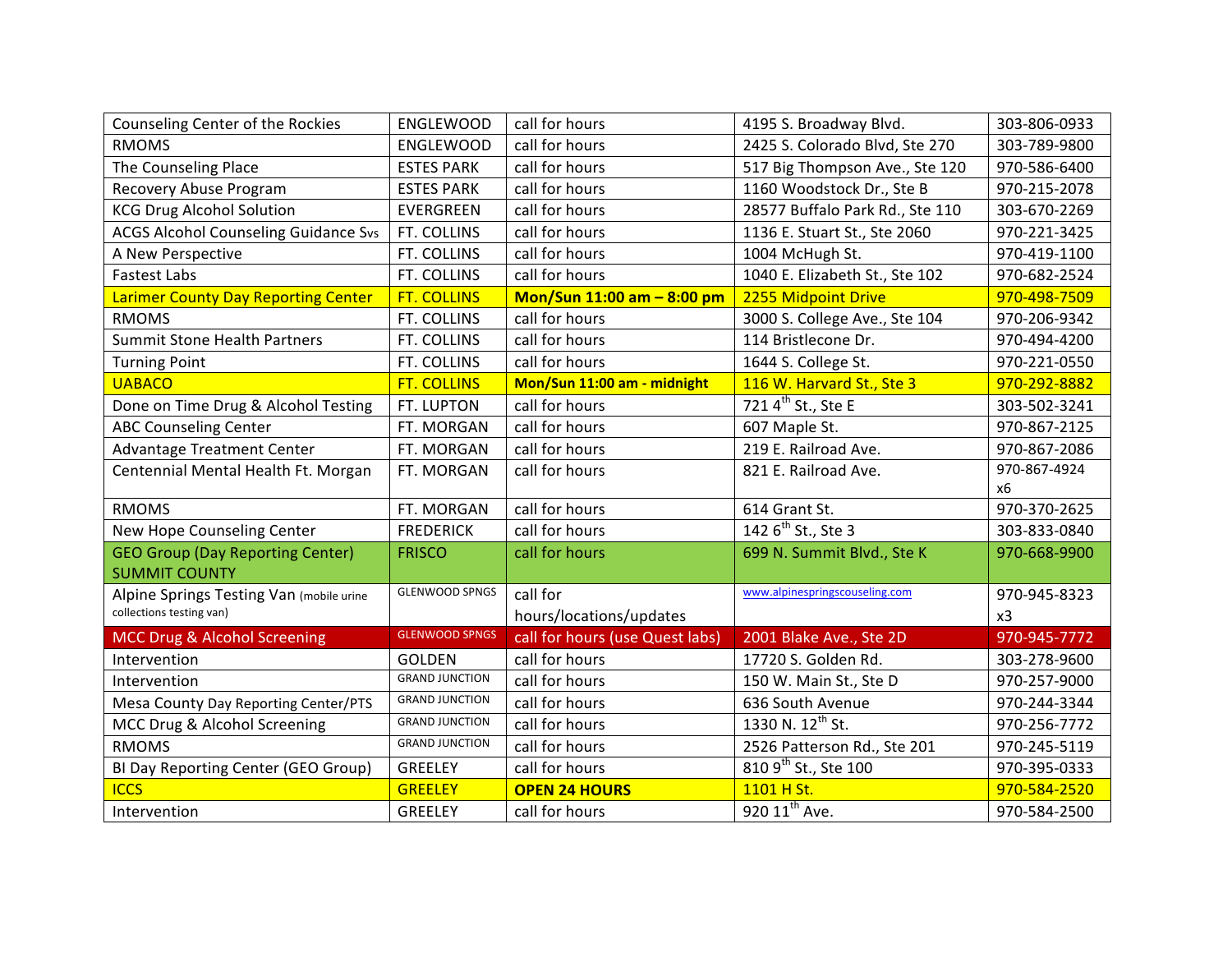| North Range Behavior/Detox                    | <b>GREELEY</b>   | call for hours (use Redwood labs)   | 1140 M St.                                                | 970-356-6664 |
|-----------------------------------------------|------------------|-------------------------------------|-----------------------------------------------------------|--------------|
| <b>RMOMS</b>                                  | <b>GREELEY</b>   | call for hours                      | 3257 W. 20 <sup>th</sup> St., Ste 2                       | 970-392-9400 |
| <b>Drug Test West</b>                         | <b>GUNNISON</b>  | call for hours                      | 725 S. 10 <sup>th</sup> St., Ste A                        | 970-901-9830 |
| <b>GUNNISON COUNTY</b>                        |                  |                                     |                                                           |              |
| <b>Centennial Mental Health</b>               | <b>HOLYOKE</b>   | call for hours                      | 115 N. Campbell St.                                       | 970-854-2114 |
| The Place I Go                                | <b>HOTCHKISS</b> | call for hours                      | 196 Hotchkiss Ave.                                        | 970-216-1983 |
| Peaceful Spirit                               | <b>IGNACIO</b>   | call for hours                      | 296 Mouache Cir                                           | 970-563-4555 |
| <b>Centennial Mental Health</b>               | <b>JULESBURG</b> | call for hours                      | 118 W. 3rd St.                                            | 970-474-3769 |
| MWSE (Men and Women Seeking Empowerment)      | LAFAYETTE        | call for hours                      | 100 E. South Boulder Rd.                                  | 303-665-7037 |
| <b>Monarch Counseling</b>                     | LAFAYETTE        | call for hours                      | 12067 E. Baseline Rd.                                     | 303-665-9044 |
| Alternative Behavior (AB) Counseling          | LAKEWOOD         | call for hours                      | 1949 Wadsworth Blvd., Ste 206                             | 303-237-3599 |
| <b>BI DRC (Day Reporting Center)</b>          | LAKEWOOD         | call for hours                      | 2099 Wadsworth Blvd, Unit P                               | 303-238-5755 |
| Center for Change                             | LAKEWOOD         | call for hours                      | 1701 Kipling St., Ste 102                                 | 303-274-4200 |
| <b>ICCS (MALES ONLY)</b>                      | <b>LAKEWOOD</b>  | <b>OPEN 24 HOURS (MALES ONLY)</b>   | 1651 Kendall St.                                          | 303-232-4002 |
| <b>ICCS-WEST/ (FEMALES ONLY)</b>              | <b>LAKEWOOD</b>  | <b>OPEN 24 HOURS (FEMALES ONLY)</b> | 11500 W. Security Ave.                                    | 303-407-6225 |
| <b>RMOMS</b>                                  | LAKEWOOD         | call for hours                      | 1075 S. Yukon St., Ste 100                                | 303-238-5042 |
| <b>Solace Counseling</b>                      | <b>LAKEWOOD</b>  | call for hours                      | 6655 W. Jewell Ave., Ste 100                              | 303-975-1922 |
| <b>Touchstone Counseling</b>                  | LAKEWOOD         | call for hours                      | 777 S. Wadsworth Blvd., B2, #205                          | 303-989-9577 |
| Wiz Quiz                                      | LAKEWOOD         | call for hours                      | 7585 W. Arkansas Ave., Ste B                              | 303-914-1045 |
| <b>Partnership for Progress</b>               | <b>LA JUNTA</b>  | call for hours                      | 910 W. 3rd St.                                            | 719-384-5446 |
| <b>BENT/CROWLEY/OTERO COUNTIES</b>            |                  |                                     |                                                           |              |
| <b>Prowers County Combined Court Services</b> | <b>LAMAR</b>     | call for hours                      | 301 S. Main St., Ste 110                                  | 719-336-2765 |
| BACA/CHEYENNE/KIOWA/PROWERS                   |                  |                                     |                                                           |              |
| Alpine Springs Testing Van (mobile urine      | <b>LEADVILLE</b> | call for                            | www.alpinessringscounseling.com/urine-<br>collection.html | 970-829-7072 |
| collections testing van)                      |                  | hours/locations/updates             |                                                           | х4           |
| <b>Centennial Mental Health Center</b>        | <b>LIMON</b>     | call for hours                      | 606 Main St.                                              | 719-775-2313 |
| <b>Genesis Counseling</b>                     | <b>LITTLETON</b> | call for hours                      | 8 W. Dry Creek Cir., Ste 100                              | 303-798-6464 |
| The Lighthouse Counseling Center              | <b>LITTLETON</b> | call for hours                      | 9032 W. Ken Caryl Ave., Ste A-4                           | 303-979-1643 |
| Back to Life Counseling (males only)          | LONGMONT         | call for hours                      | 500 9 <sup>th</sup> Ave., Ste 10                          | 303-651-2554 |
| Intervention                                  | <b>LONGMONT</b>  | call for hours                      | 390 Lashley St., Ste 100                                  | 303-772-4494 |
| <b>Community Solutions</b>                    | <b>LONGMONT</b>  | call for hours                      | 420 21st St., Suite 113                                   | 303-834-9369 |
| <b>UABACO</b>                                 | <b>LONGMONT</b>  | call for hours                      | 700 Ken Pratt Blvd., Ste 121                              | 970-292-8882 |
|                                               |                  |                                     | (behind Big Lots)                                         | x4           |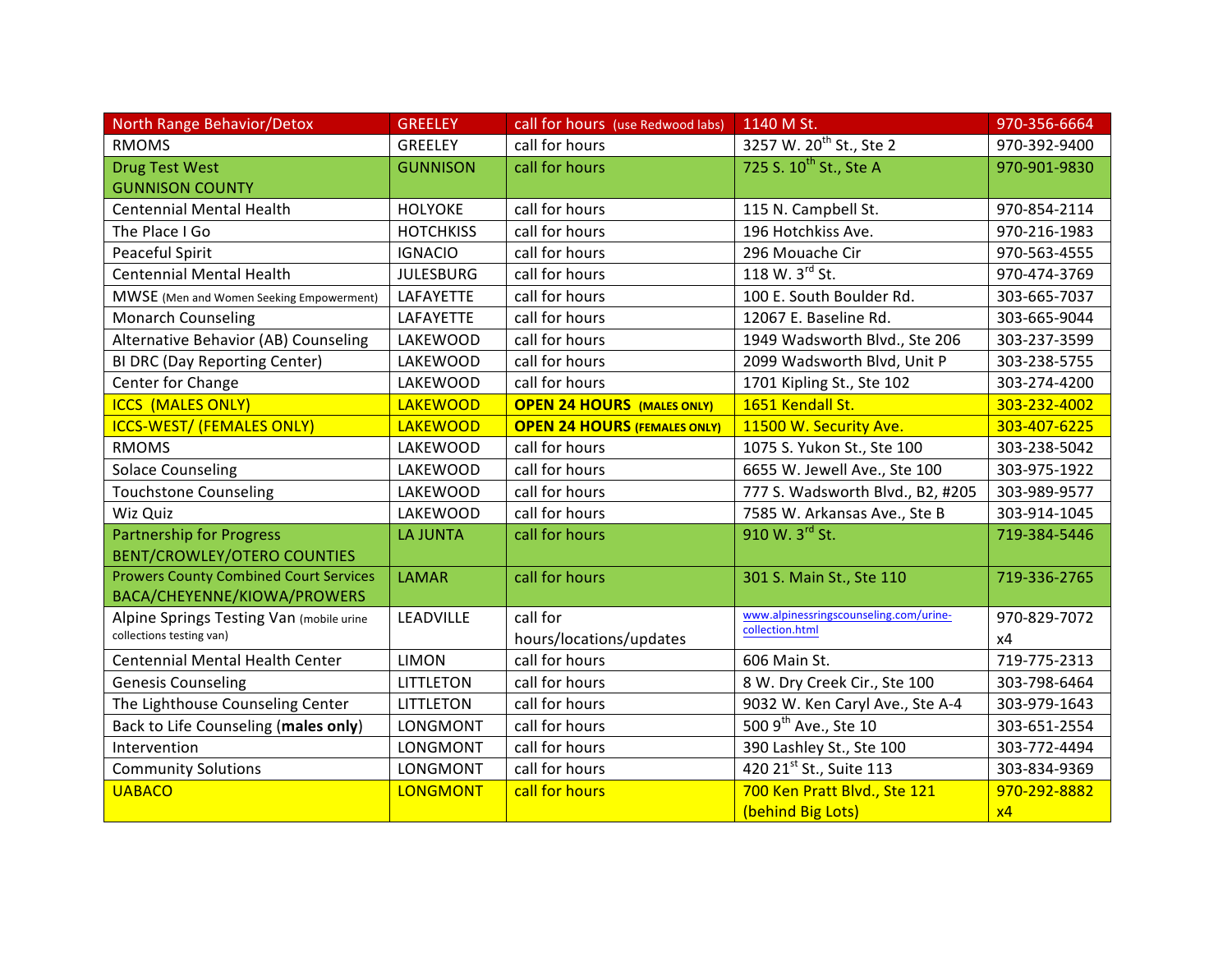| A New Perspective (ANP)               | LOVELAND              | call for hours                            | 2017 W. Eisenhower Blvd.               | 970-461-0978    |
|---------------------------------------|-----------------------|-------------------------------------------|----------------------------------------|-----------------|
| Accu-Test of Northern Colorado        | LOVELAND              | call for hours                            | 2529 N. Lincoln Ave., Ste C            | 970-663-3674    |
| <b>RMOMS</b>                          | LOVELAND              | call for hours                            | 437 E. Eisenhower Blvd.                | 970-622-0878    |
| <b>UABACO</b>                         | <b>LOVELAND</b>       | <b>MON/SUN 11:00 AM TO MIDNIGHT</b>       | 1907 Boise Ave., Ste 2                 | 970-292-8882 x3 |
| Advantage Treatment Center Inc.       | <b>MONTROSE</b>       | <b>MON/SUN 8:00 AM TO 6:00 PM</b>         | 1200 N. Grand Ave., Stell              | 970-964-2777    |
| Drug Testing Inc.                     | <b>MONTROSE</b>       | call for hours                            | 26 S. Stough Ave.                      | 970-249-1113    |
| <b>TASC</b>                           | <b>MONTROSE</b>       | call for hours (not in Sentry)            | 1543 Ogden St.                         | 970-615-7006    |
| <b>Monument Counseling</b>            | <b>MONUMENT</b>       | call for hours                            | 325 Second St.                         | 719-487-1102    |
| BI (GEO Re-Entry Services)            | <b>NORTHGLENN</b>     | call for hours                            | 506 Malley Dr.                         | 303-238-5755    |
| <b>Clear View Counseling</b>          | <b>NORTHGLENN</b>     | call for hours                            | 10190 Bannock St., Ste 242             | 303-255-4040    |
| Life Free Recovery Center             | <b>NORTHGLENN</b>     | call for hours                            | 11658 N. Huron St., Ste 400            | 303-252-4179    |
| <b>First Step Counseling</b>          | <b>PARKER</b>         | call for hours                            | 10292 S. Progress Way                  | 303-840-2636    |
| <b>Running Creek Counseling</b>       | <b>PARKER</b>         | call for hours                            | 18425 Pony Express Dr. Ste 203         | 303-805-1218    |
| <b>Gateway to Success</b>             | <b>PUEBLO</b>         | call for hours                            | 2429 S. Prairie Ave.                   | 719-564-5070    |
| <b>ICCS</b>                           | <b>PUEBLO</b>         | <b>MON/SUN 7:00 AM TO MIDNIGHT</b>        | 1901 N. Hudson St.                     | 719-569-3020    |
| Intervention                          | <b>PUEBLO</b>         | call for hours                            | 801 W. 4 <sup>th</sup> St., Ste 101    | 719-543-1000    |
| <b>RMOMS</b>                          | <b>PUEBLO</b>         | call for hours                            | 1300 Fortino Blvd., Ste C              | 719-543-7835    |
| <b>Intermountain Toxicology</b>       | <b>RIFLE</b>          | call for hours                            | 3161 Baron Ln., Ste E                  | 970-625-5137    |
| The Drug Testing Place                | <b>RIFLE</b>          | call for hours                            | 829 Railroad Ave.                      | 970-625-3033    |
| 3 Peaks Testing                       | SALIDA                | call for hours                            | 7405 W. US Hwy 50, Ste 122             | 719-207-4111    |
| <b>Steamboat Medical Group</b>        | <b>STEAMBOAT SPNG</b> | call for hours (LabCorp)                  | 1475 Pinegrove Rd., Ste 102            | 970-879-0203    |
| <b>Advantage Treatment Center</b>     | <b>STERLING</b>       | <b>OPEN 24 HOURS (NO FEMALES AFTER 9)</b> | 12220 Highway 61                       | 970-571-7910    |
| <b>Centennial Mental Health</b>       | <b>STERLING</b>       | call for hours                            | 211 W. Main St.                        | 970-522-4392    |
| <b>RMOMS</b>                          | <b>STERLING</b>       | call for hours                            | 301 Poplar St., Ste 5                  | 970-286-3649    |
| <b>Telluride Drug Testing</b>         | <b>TELLURIDE</b>      | call for hours                            | 508 W. Colorado Ave.                   | 970-728-1330    |
| <b>IDEA</b>                           | <b>THORNTON</b>       | call for hours                            | 9150 N. Washington St.,                | 303-996-9966    |
| <b>Precise Monitoring</b>             | <b>THORNTON</b>       | call for hours                            | 10370 Colorado Blvd.                   | 303-920-5959    |
| <b>Mind Springs Health Clinic</b>     | <b>WALDEN</b>         | call for hours                            | 350 McKinley St.                       | 970-723-0055    |
| <b>JACKSON COUNTY</b>                 |                       |                                           |                                        |                 |
| <b>Custer County Sheriff's Office</b> | <b>WESTCLIFFE</b>     | call for hours                            | 702 Rosita Ave.                        | 719-783-2270    |
| <b>CUSTER COUNTY</b>                  |                       |                                           |                                        | x5 (detentions) |
| Counseling Center of the Rockies      | WESTMINSTER           | call for hours                            | 3489 W. 72 <sup>nd</sup> Ave., Ste 105 | 303-412-7723    |
| Center for Change                     | WESTMINSTER           | call for hours                            | 8020 N. Federal Blvd., Ste 6           | 720-638-9986    |